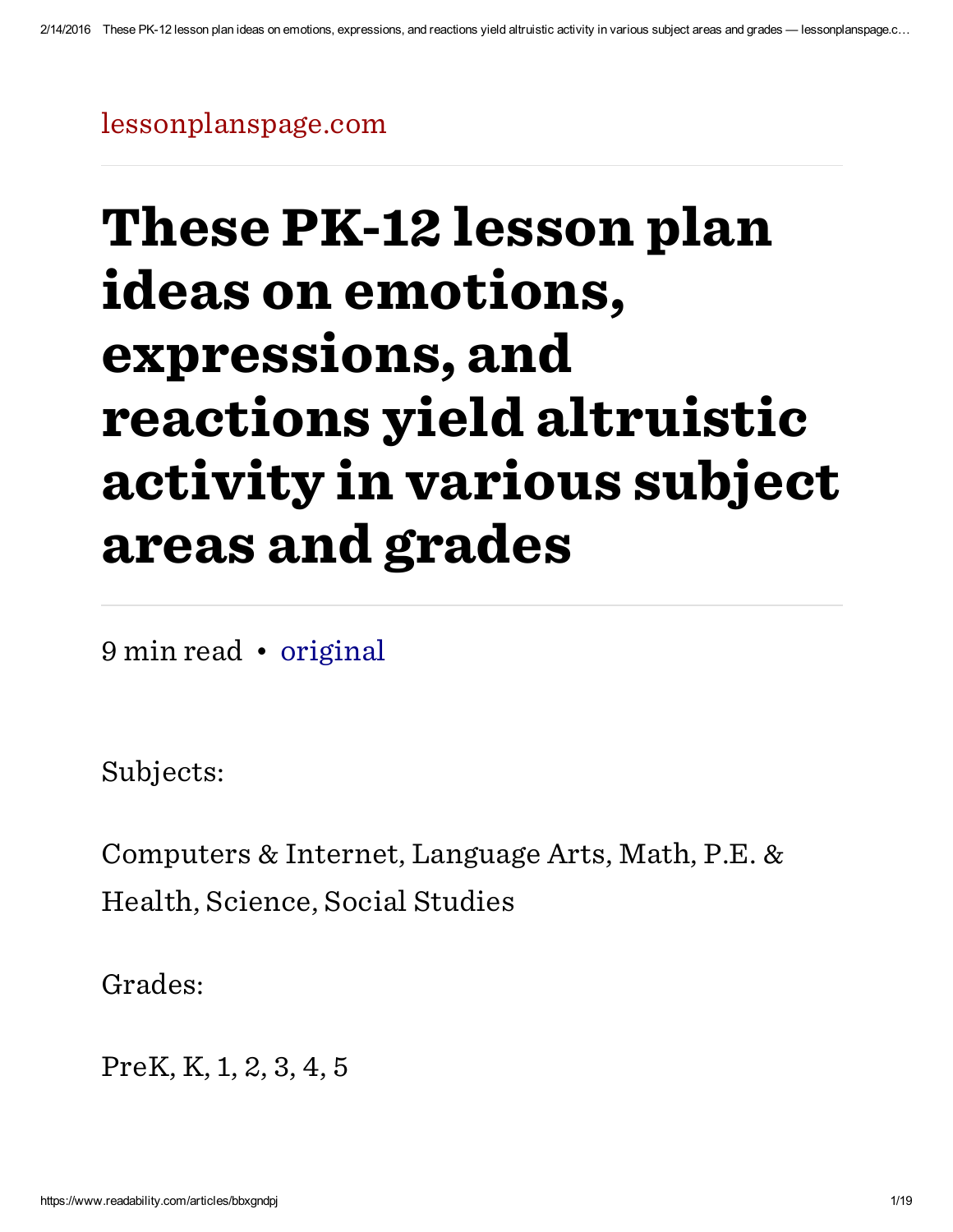Title – Academic and Altruistic Lessons for all Subject/Grade Levels By – Teacherplanner Primary Subject – Language Arts, Social Studies, Science, Computers & Internet Secondary Subjects – Grade Level – PreK-5 with modifications

Notes:

- Here is a list of PK-12 lesson plan ideas on emotions, expressions and reactions that are appropriate to various subject areas, modifiable by grade.
- Please be sure that these ideas fit within school and district policies before continuing.

Feelings Language Arts Flash Card Activity:

Materials:

Make cards with facial expressions such as a smile, frown, puzzled/worried look, crying eyes, laughing mouth, joyful/excited expression, raised eyebrows, etc. with an appropriate word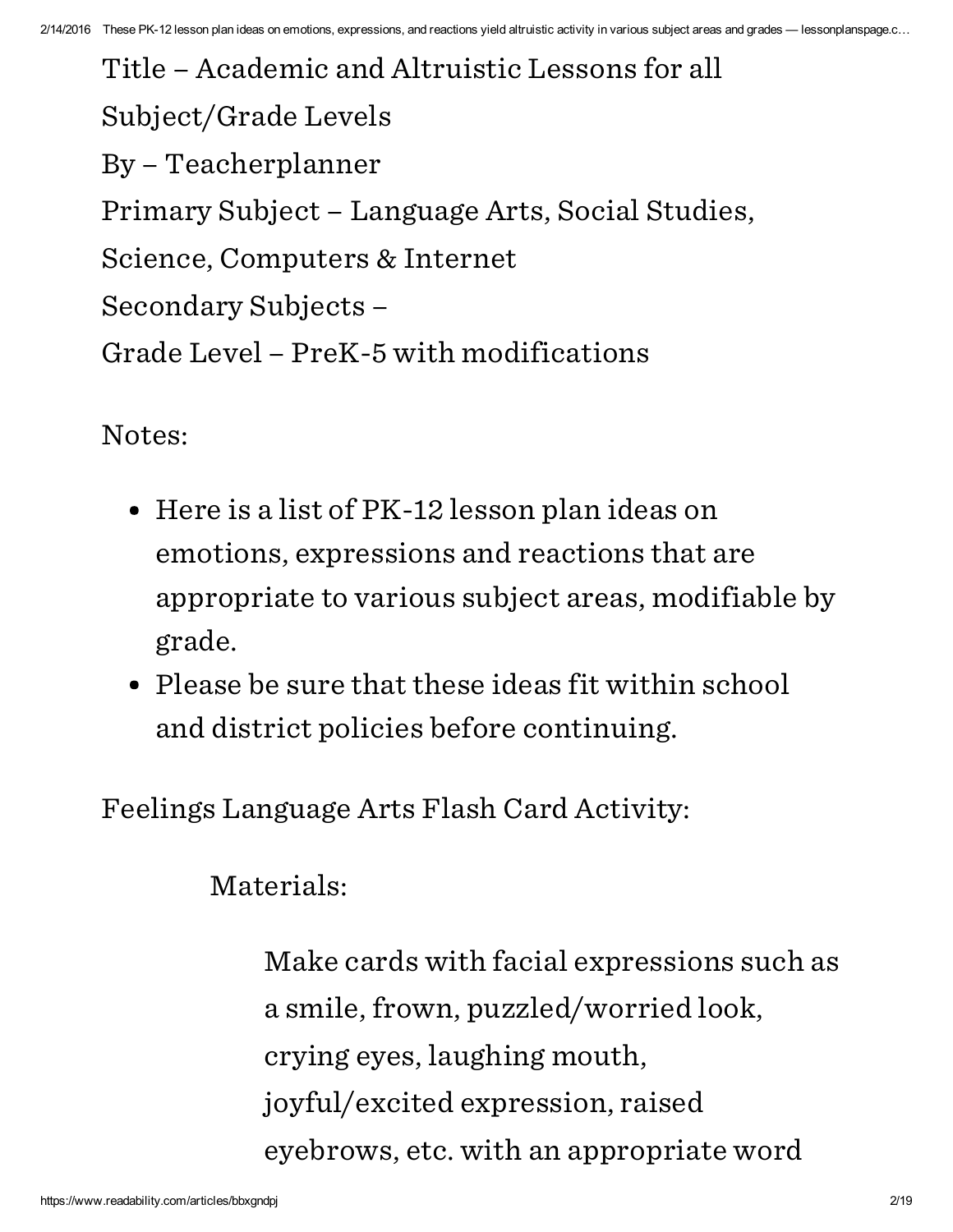(pleased, unhappy, confused, sad, happy…) for each on the back.

Activity:

- Make flash cards with feeling/emotion words on back and expressions on front
- Quiz class with the flash cards
- Have students quiz each other in partner and group settings

Make Someone's Day Journal activity:

Activity:

- Write category labels on the board in columns – have a column for family, friends, various professions, community members, etc.
- Discuss" How can you make someone's day?" for each category.
- Write student ideas under each label.
- Have students take out daily journal with prompt being the same:
	- How can you make someone's day?
	- Choose one thing from the board, go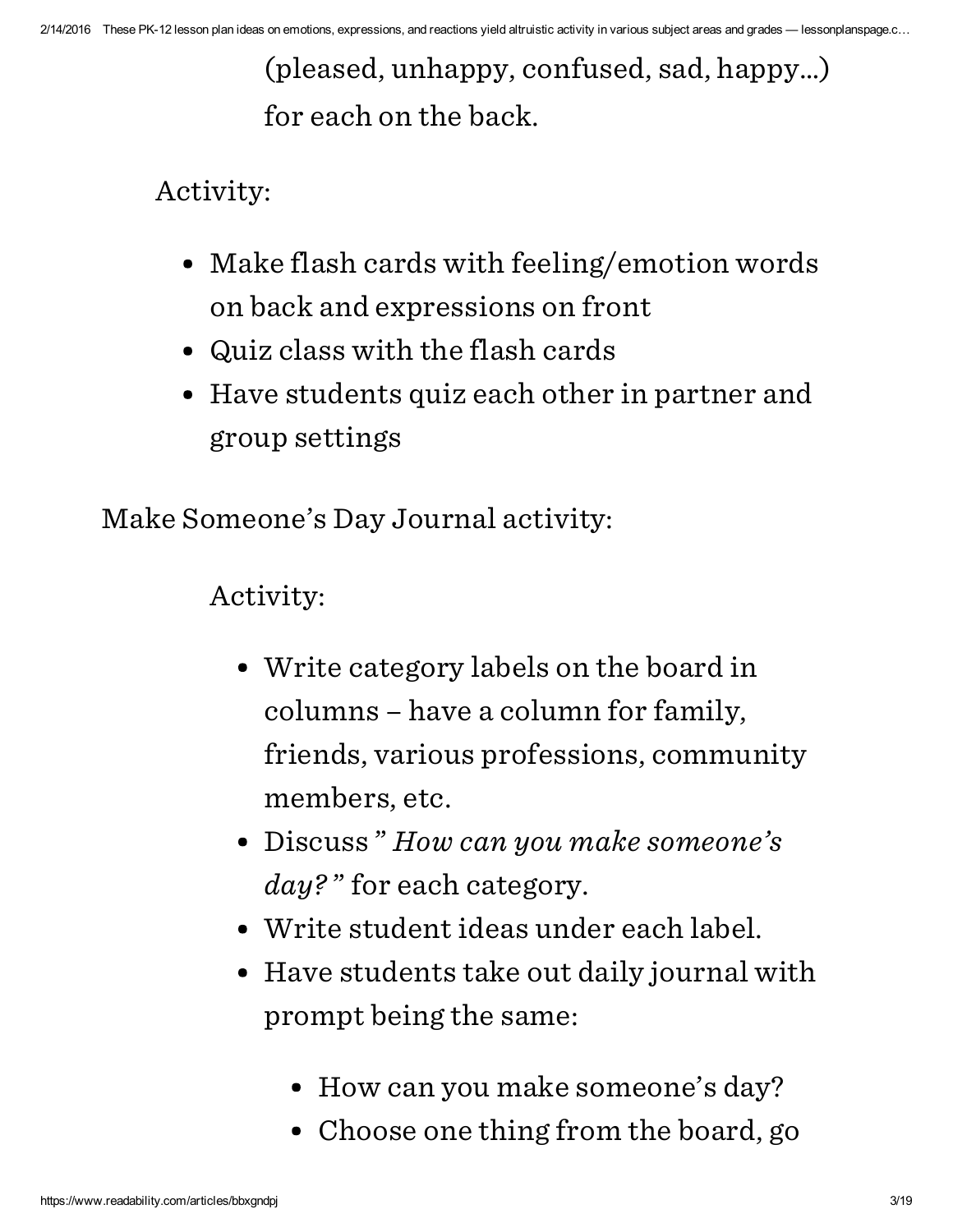help someone with it, and keep what you did a secret.

- Would you do this again?
- What did the person who you helped do when you helped them?
- How did that make you feel?
- This can be a daily journal activity or a weekly one depending on the scope of the ideas shared in the columns on the board and how difficult/easy they would be to carry out.

Grades K-2:

Instruct students to choose an expression, draw it, and write one or two sentences relating to the "How can you make someone's day? How can you make someone happy?" prompt.

Grades 3-8:

• Ask for more details such as adding a drawing, a feeling word, the idea from the board and how it made the person feel, how it made the student feel who helped,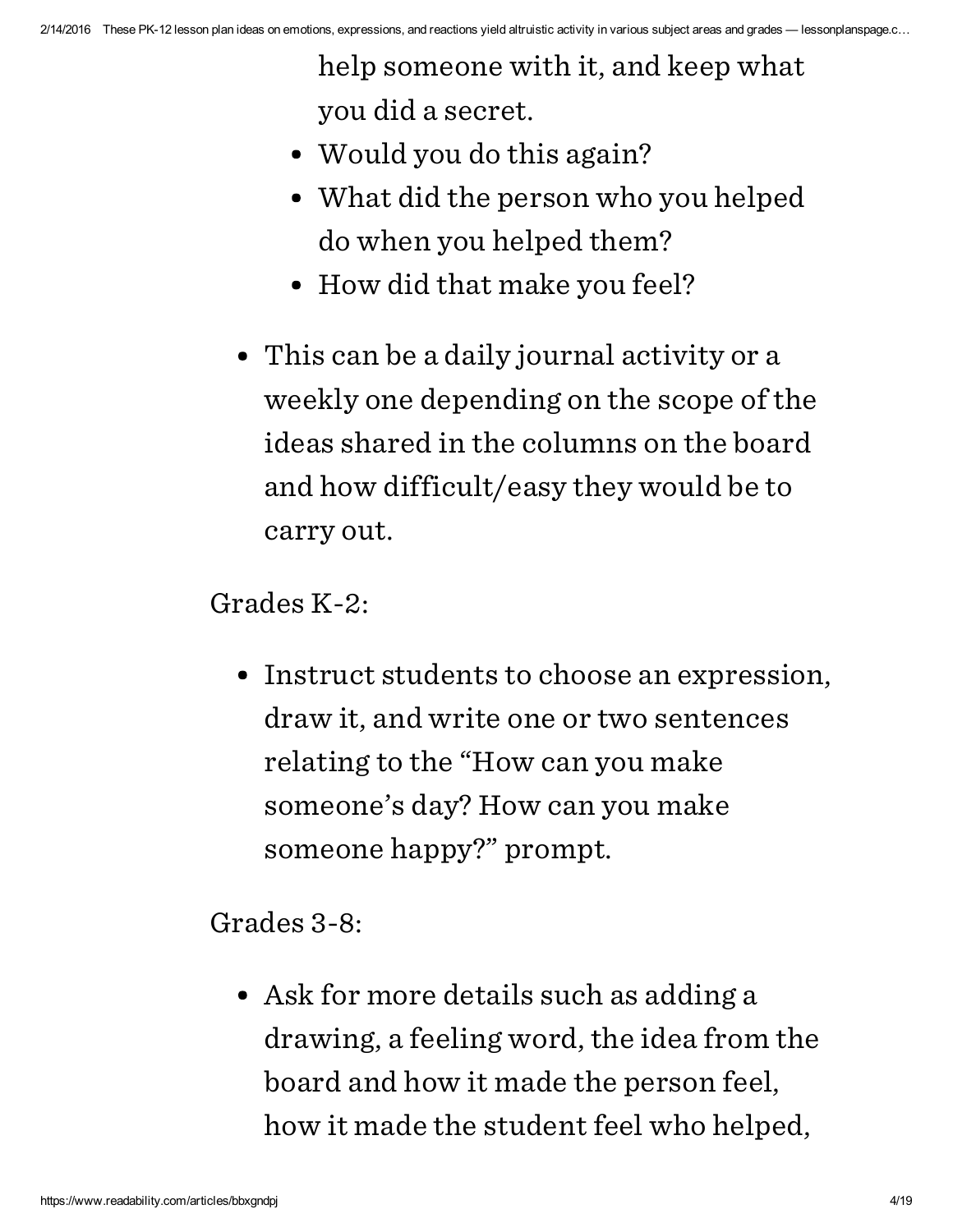and what they could do next time they helped someone.

• If you want the student to keep what they did a secret, just ask for the expressions and feeling word/statement from the student, the feeling word/expression that the person being helped showed, and if they would do something to help someone again – why or why not.

Grades 9-12:

- High school students can do this activity too without the brainstorming part. Have them react to current events around them in class, in the community, or in the world
- actions of celebrities in pop culture or in history
- cultural events
- trips they took/experiences they've had
- reactions to novels/poetry/plays/theater, etc.

Current Events Discussion Activity:

Grades K-5:

Have students discuss daily classroom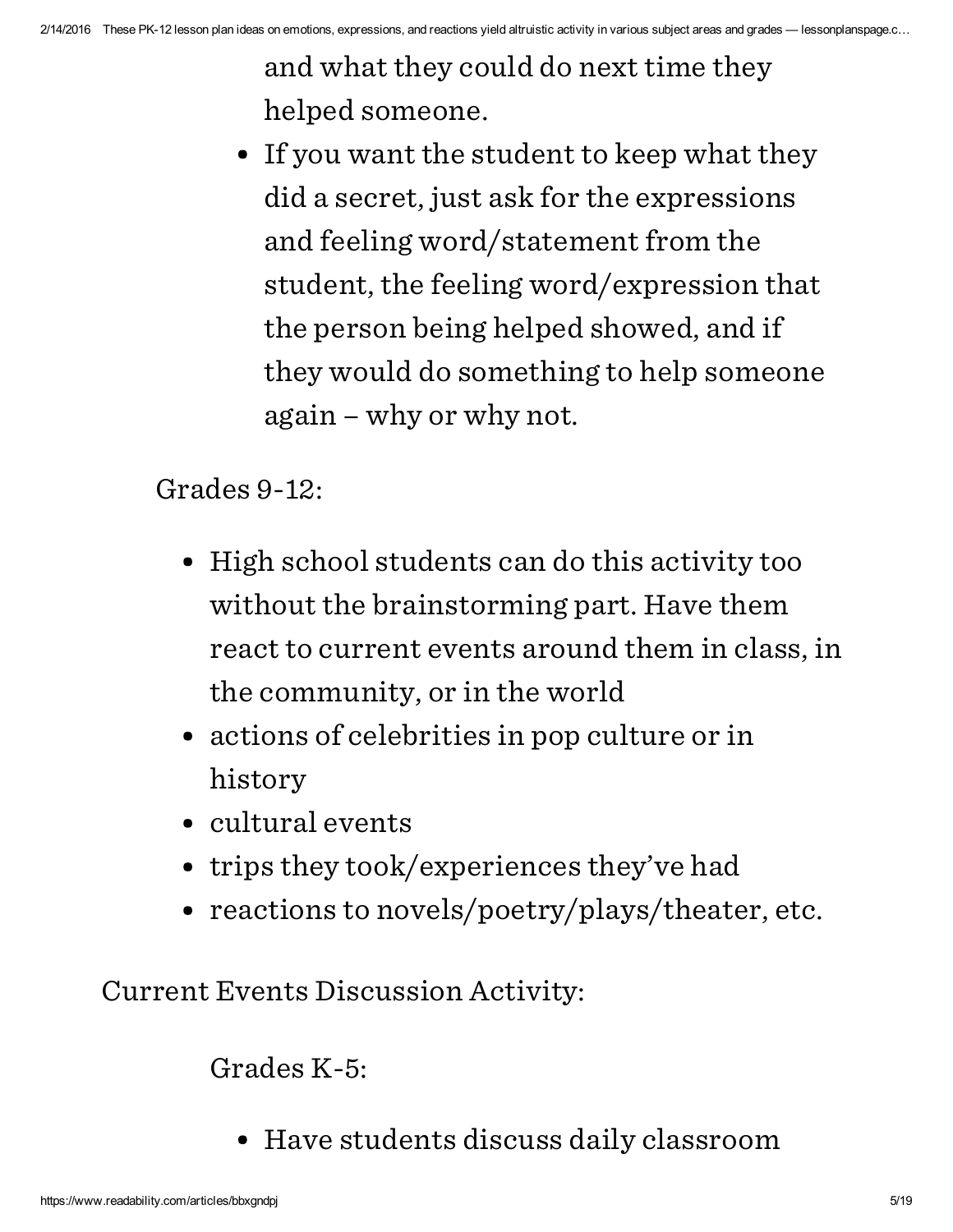events and the scope of feeling words/expressions they would use to describe them.

Grades 6-8:

- Discuss the expressions and feeling words used in various customs around the world and in different regions and countries.
- Have students develop appropriate cultural skits based on these customs, act them out when appropriate, and discuss their impact (appropriate for history, geography, and other classes).

Grades 7-12:

Show concerts/festival videos, artwork, plays, historical events, etc. and have students discuss the feeling words/expressions associated with them and the impact they had on people involved (appropriate for fine arts, English, history, foreign language, and other classes where appropriate)

Positive Action Math Activities: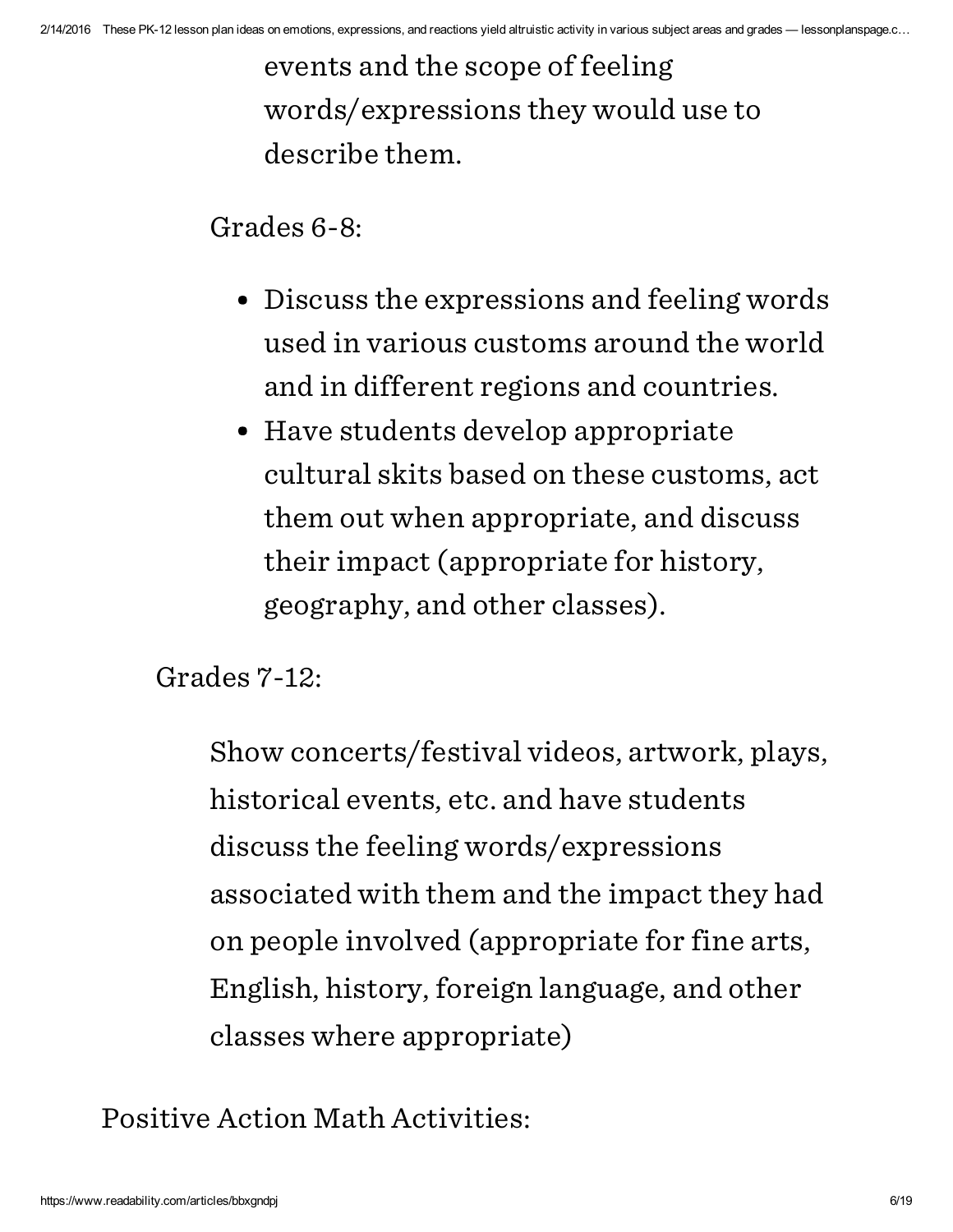#### Summary:

Have students solve math problems and use the answer for a positive good

Positive Action Bingo Activity 1:

• Choose how many problems to give each student,

i.e. 20 students with 5 problems each would equal 100 problems in all.

- Create a list of math problems or select them from the class book (young kids: 2+2 / older kids: t-12 = 8 t=20).
- Create or find the answer key for those problems.
- Make a bingo grid with the number of squares needed. For this example, you would need 100 squares for 20 students at 5 problems each.
- Put one answer from your answer key in each square.
- Make up age-appropriate actions (things to do to help other) for each number (1- 100) and place one action statement with each of the numbers. Examples: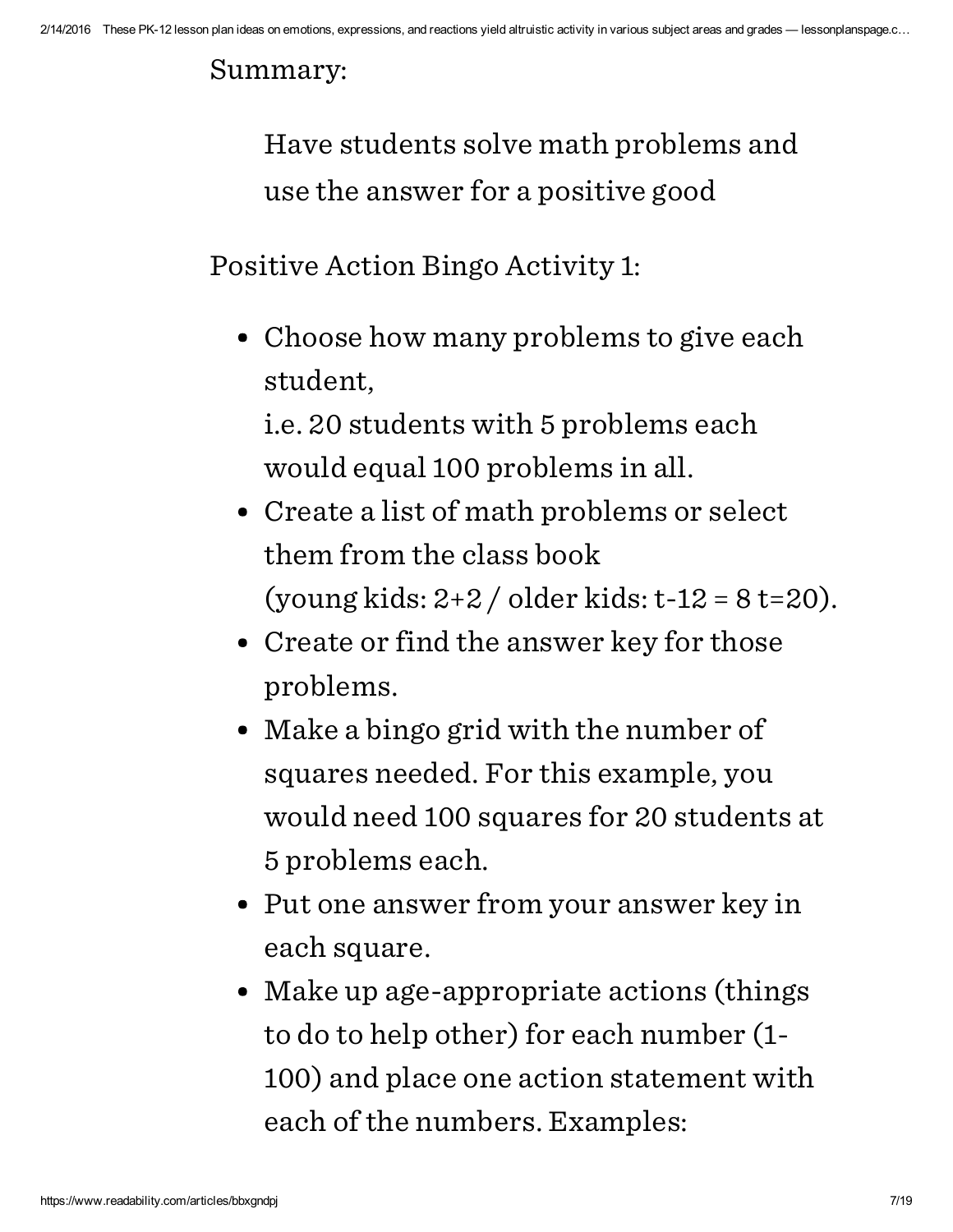- help a classmate with a math problem
- put the pencils in the jar when all are finished with them
- collect the math books
- erase the board

\_\_\_\_

- write the next problem on the board
- take a piece of candy from our party to
- help in the school office during part of the next class (if prior permission is given by your principal)
- clean up the playcorner (for younger kids)
- collect the homework and put it on teacher's desk, etc.
- anything nice around the school community or at home so that when the student gets the answer to a problem, he/she finds the square with that number and the action to do from that same square.

## Note:

Be sure the small positive action chosen is one each student can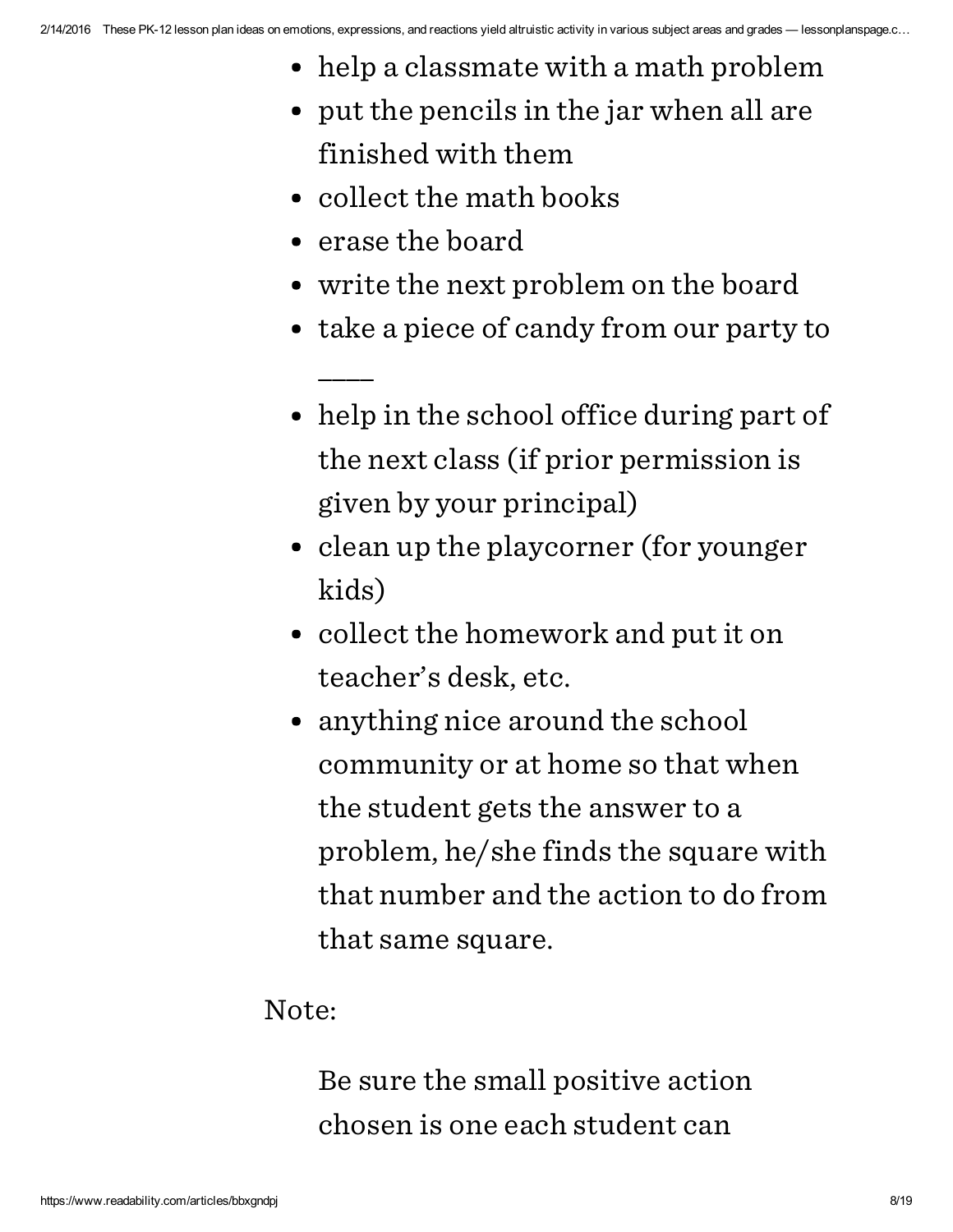accomplish before picking it to do for others and that the school district/community/handbooks allow it. Get permission from building principal before planning begins!

Grades PK-5:

Limit positive actions to accomplishable tasks around the classroom or school.

Grades 6-8:

Take kids somewhere and do good with the answer as a class and/or as small groups/individuals.

Grades 9-12:

Encourage a pay-it-forward action

- talk about how things can multiply – give multiplication problems within math
- take answer and get that many people to "pay a good act forward"

– if the answer is five, do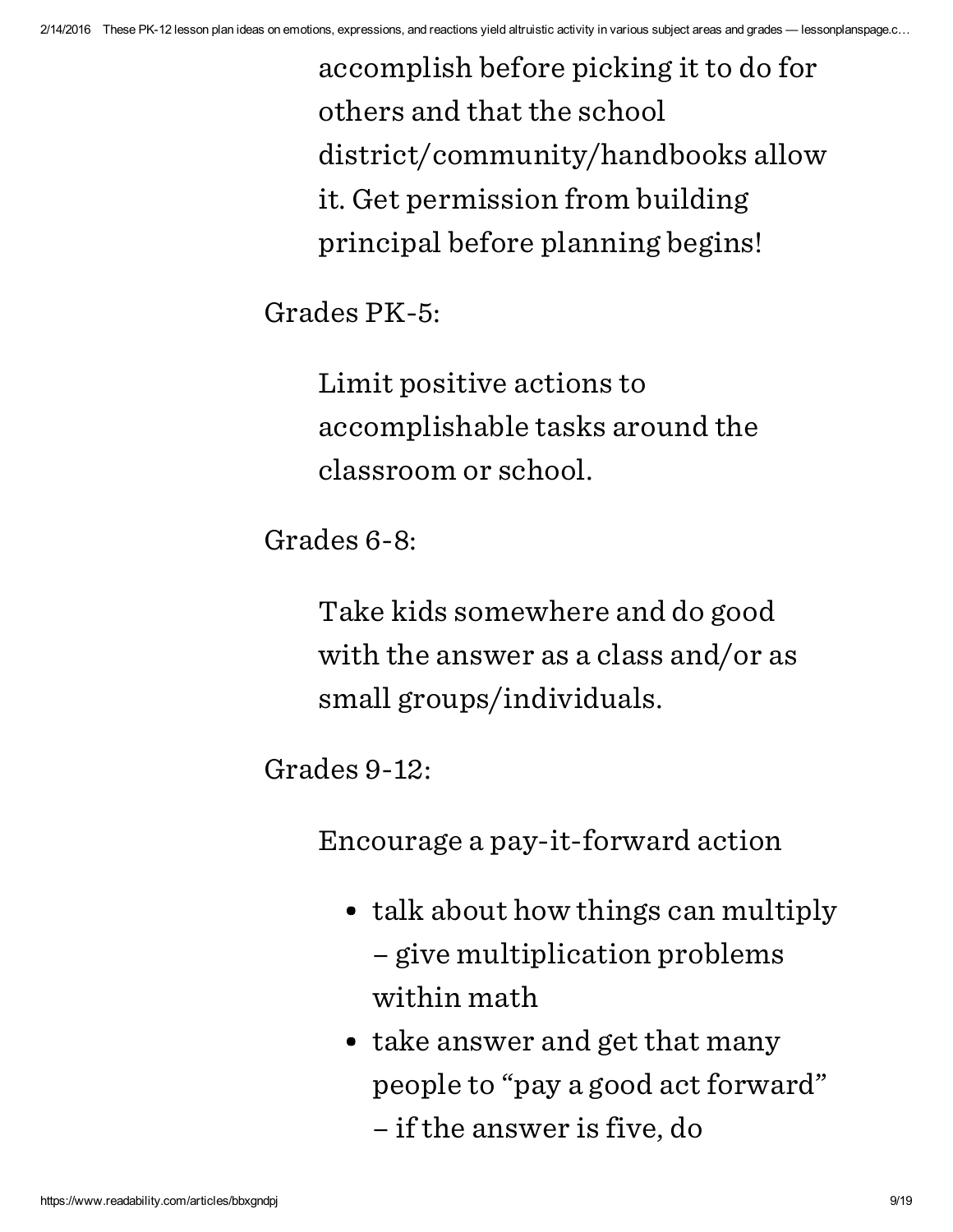something small and positive for five people and provide a typed anonymous note to each that says "if this helped you, do the same for two other people!

• teacher explains exponential growth – two people do the same for two people, those two people do the same for two other people, and show students by diagram how this multiplies the idea

Word Problem Fundraising Activity 2:

- First receive permission from the school district administrator in charge of charitable activity and any others designated in school/teacher handbook.
- Give the class a word problem on Mondays and a goal to raise the amount of change equal to the answer that week for a specific charity. Put money in class collection jar and give to charity at the end of the month. Examples:
	- Add the number of legs on a cow, chicken, human, spider, and octopus. Have them take the total number of legs and try to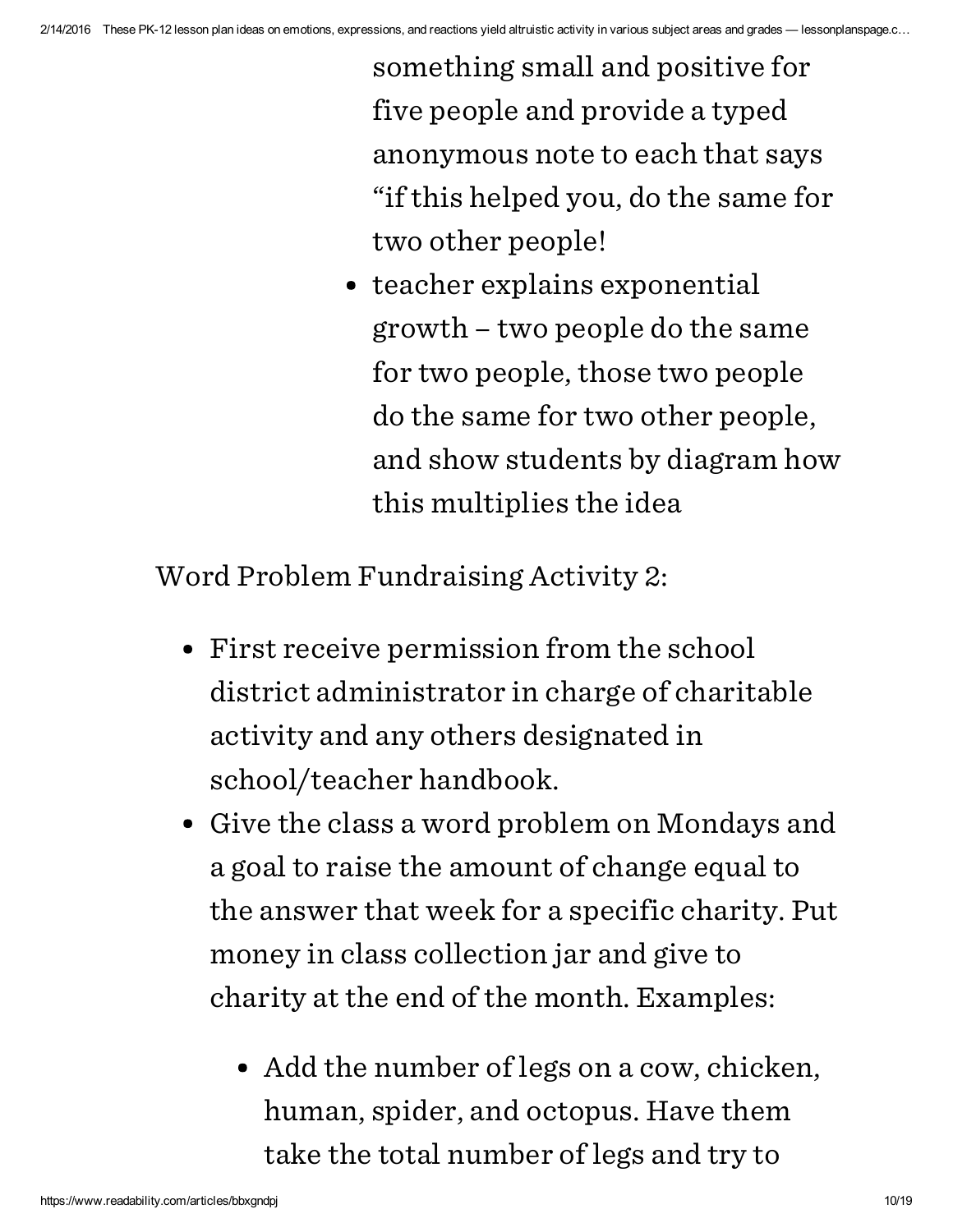collect that number of dimes, pennies, or nickels that week, drop the coins in the jar, and donate the money in a manner required by the school and the charity you are donating to.

- Add up the worth of 5 pennies, 5 nickels, five dimes, and a quarter – What's your number? You can have them write the answer in the correct format, identify each coin by name and value, count with teacher or alone or in groups. They then collect the amount equal to the answer for each person or a pair of students, bring in the amount, drop into jar etc.
- At the end of each, you can count the total amount in the jar as a class, having students identify the value of each coin/bill as you hold it up. A student can write the value of each coin on board and the class can total the amount or individuals can find the total on a piece of paper, holding up their answer for the teacher. Those who are right with the total receive a sticker, small prize, piece of candy, extra points on homework/project/quiz/test, or other positive and unexpected privileges.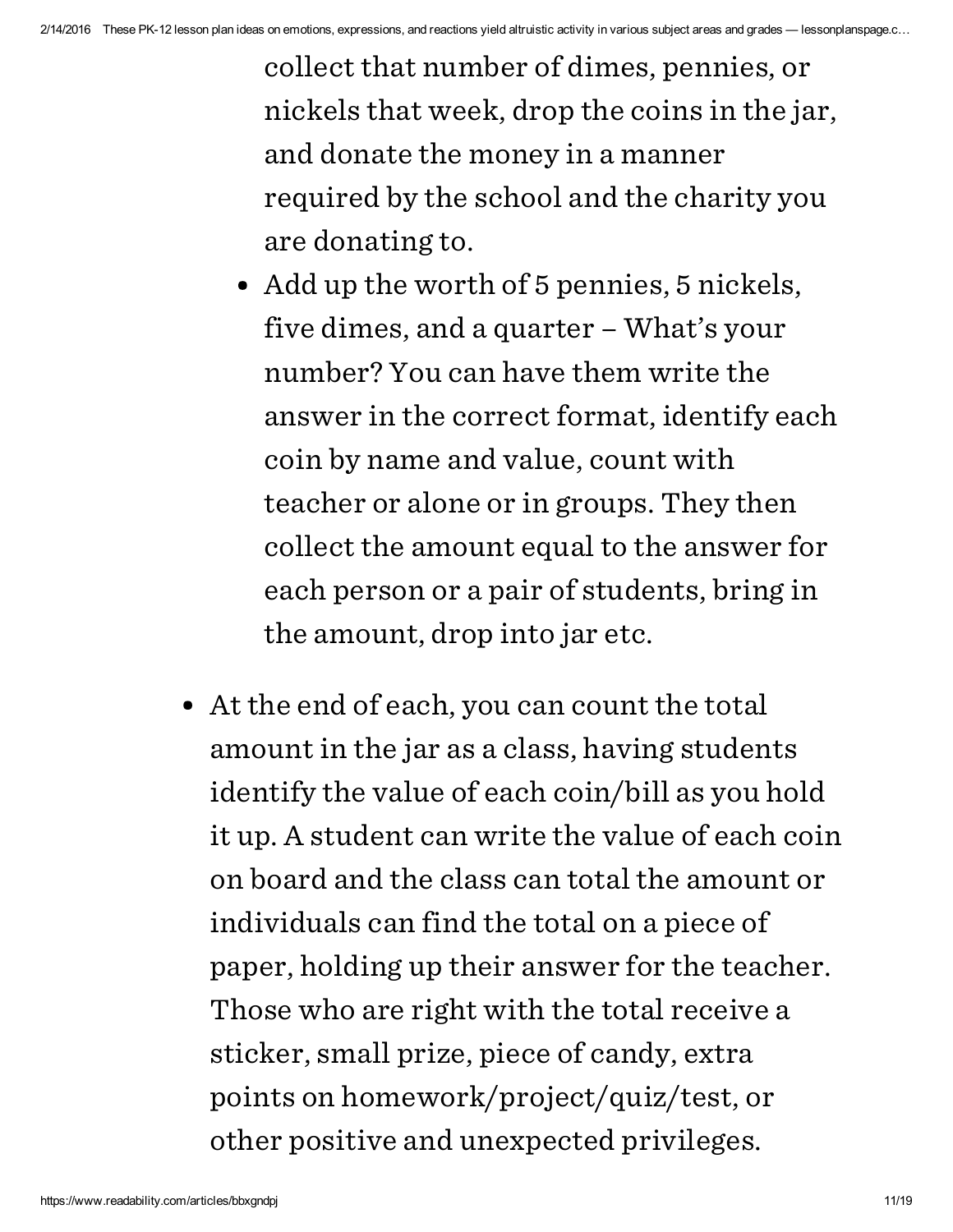Note:

Store the donation jar in a safe place during and after each class meeting. Document the totals each time in a small notebook and add up the final amount or have class help you do so by making it another word problem for them to solve.

Science Activities to Encourage Positive Actions:

Activities:

Demonstrate how chemical reactions happen in labs and explain how chemical reactions also happen in cooking, in the environment, at home, etc.

Cooking Example:

- Cook a recipe and discuss it's reactions such as the yeast rising in bread or temperature changes in candy (high school only due to high heat)
- melting chocolate (middle school)
- simple hot and cold (elementary)

Environmental Example: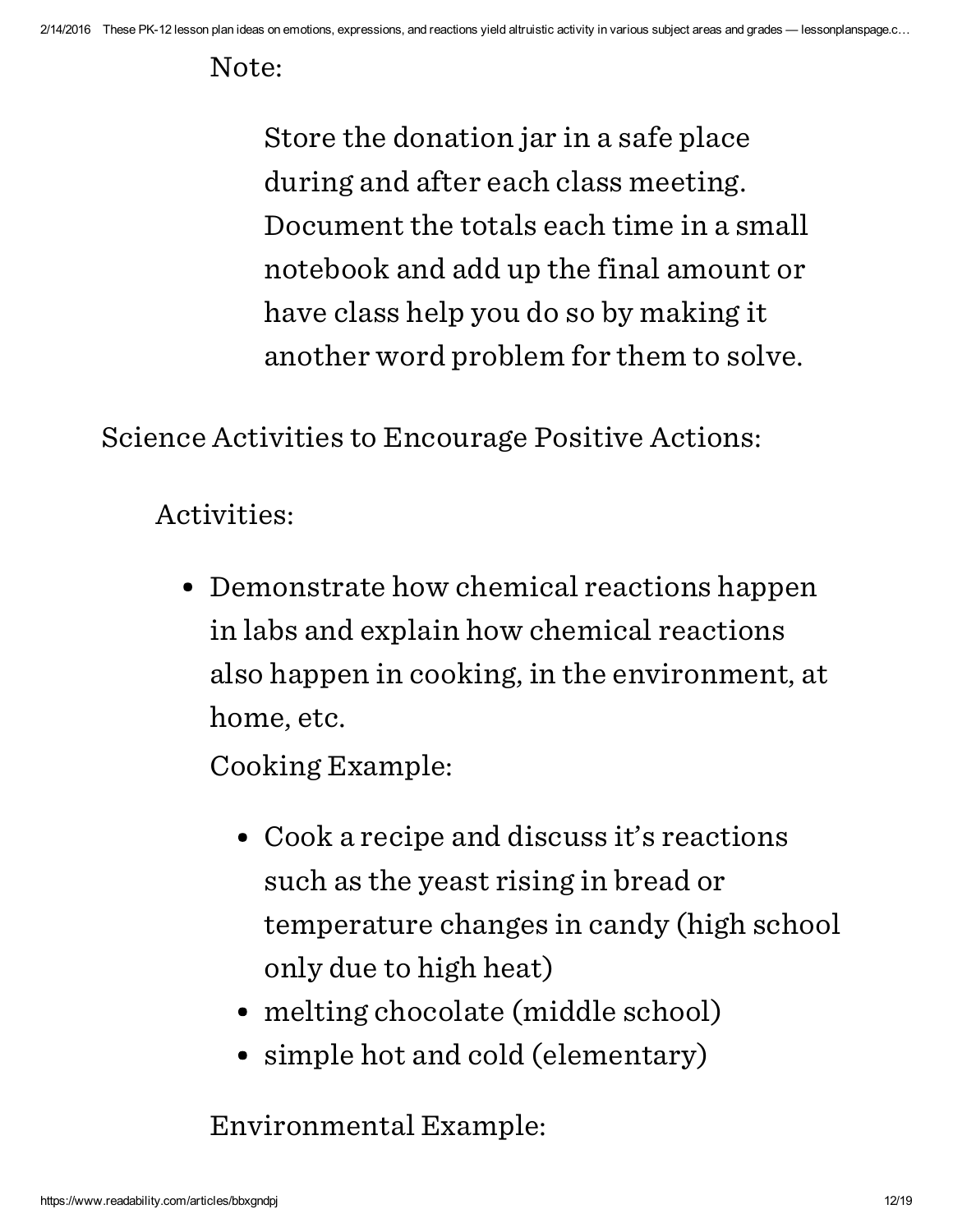- Show how hot and cold temperatures affect rising/sinking of air and >expansion/contraction of objects in the environment.
- Show a film on how recycling works.
- Then have students do something positive related to the lesson that will cause a positive reaction.

Cooking Example:

The bread/candy made could be distributed to others in the building and students could report the reaction of the recipients (You made my day, I'm going to give this to my daughter, I'm going to share this with…)

Environmental Example:

- Talk about recycling and start recycling bin in classroom for kids to deposit things into.
- Make sure they understand the process and what can be recycled etc.

PE/Health Ideas Encouraging Positive Actions: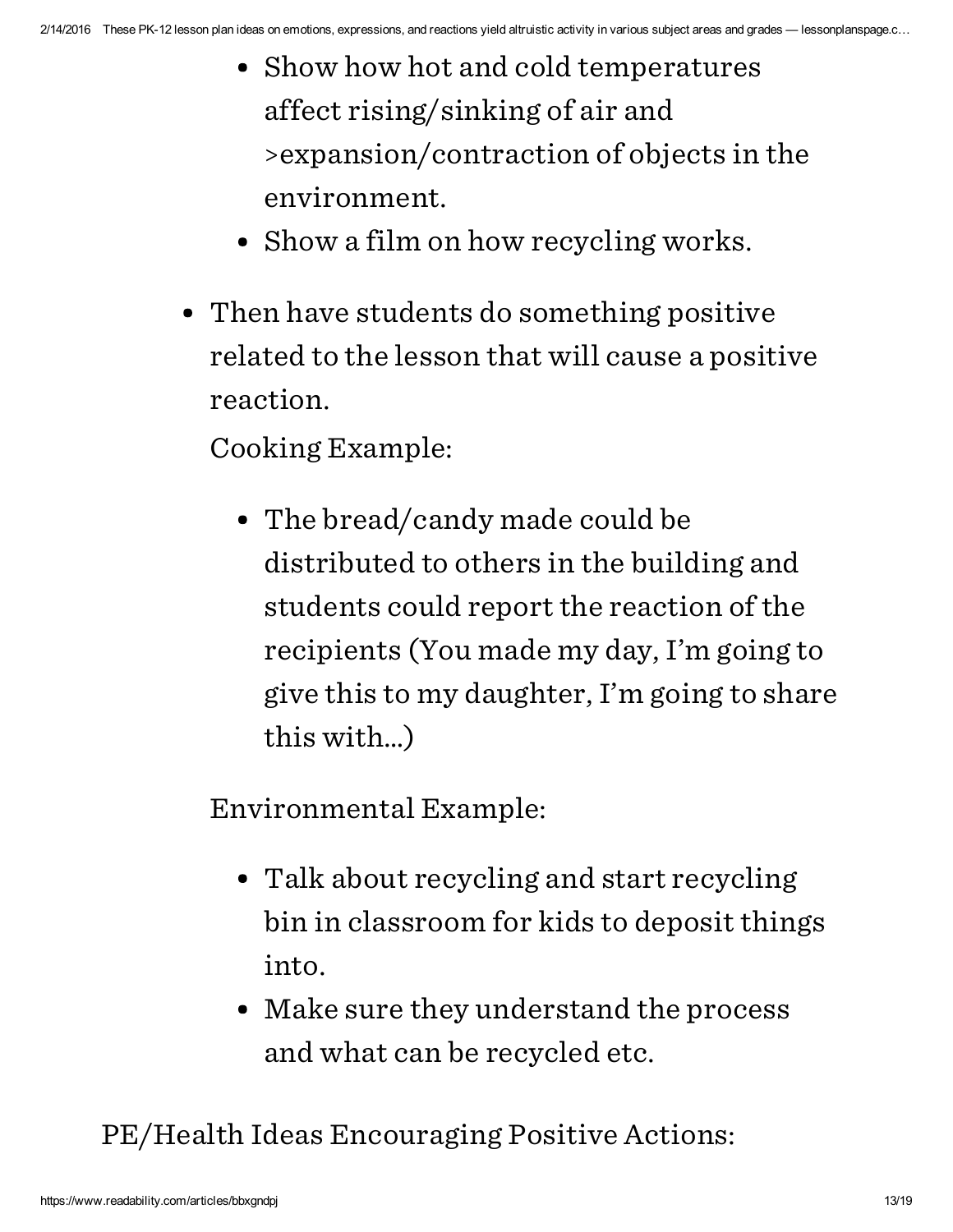## Activities:

- Discuss how helping others is good for your health and theirs
- Show videos of famous athletes/sportspersons giving back and have students discuss the impact of this activity. Plan something small and similar the students can do for their community such as:
	- Getting a sponsor for them to walk laps and for each lap a certain amount of money gets donated to a particular charity or a product per lap is donated such as a can of food per lap donated to local food bank by sponsor or school
	- Every time a school team wins, the school provides a product or pays for one to be donated somewhere, for example, if the football team wins, the school donates a textbook to a needy school district, a lunch/meal to a student, a piece of technology, a notebook, a can of food to a food bank, etc.
- PE students create video tapes on a subject area they are studying and give it to a health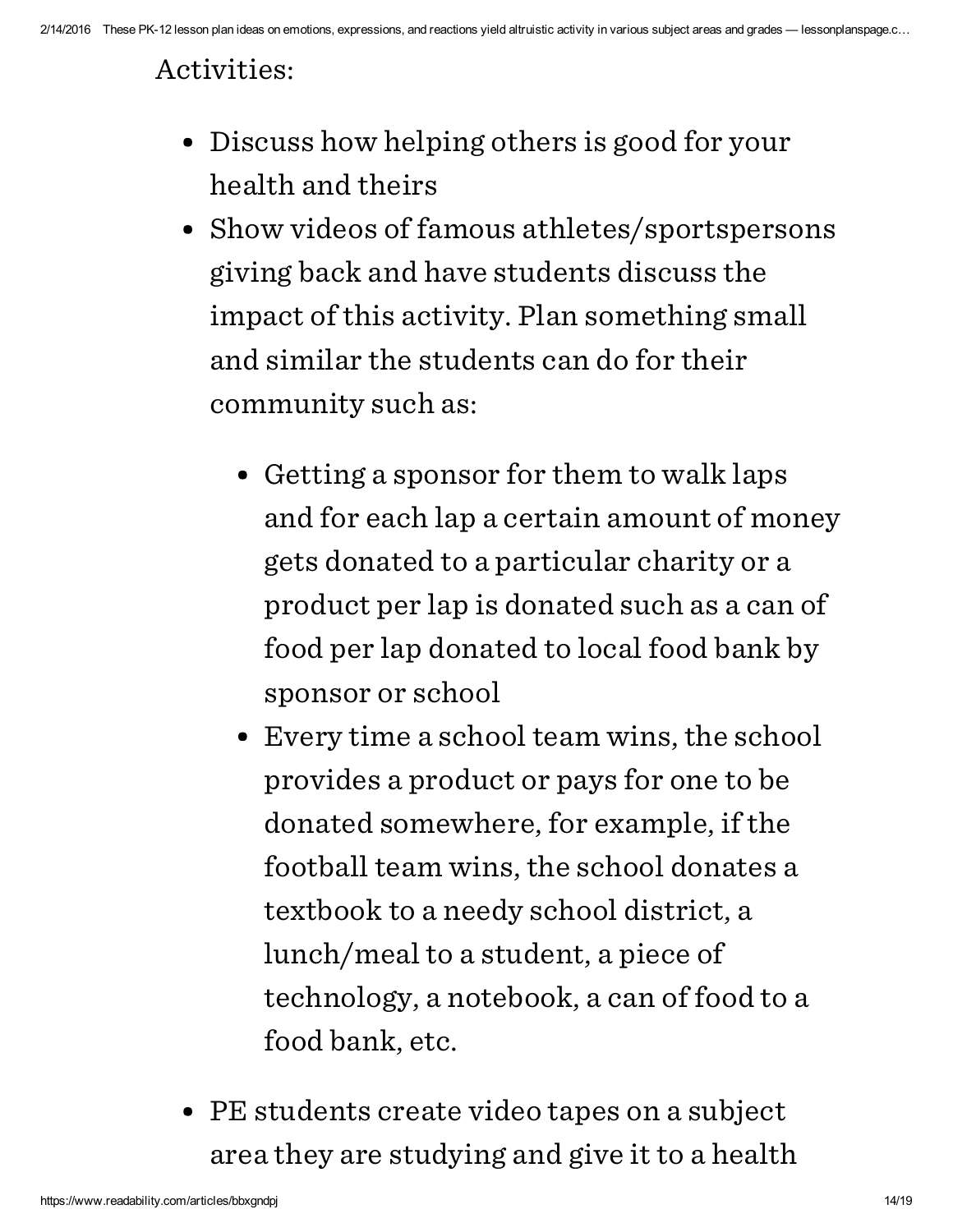education center in the community such as: the effects of cigarettes on health.

- Students can create a video tape project of a skit, narrative, mock news program/broadcast, write a mock newspaper article or real one with permission from a local newspaper to educate community members.
- The project, once graded, is submitted to a health education center, other health organization.
- Note: a teacher introduction at the beginning of the video/news broadcast/newspaper article about what students are studying and what the goal is could be appropriate.
- The teacher could assign a project where students are to change one bad health habit into a good one (age appropriate of course) and document the progress and how they accomplished it. Then, student could write a brief narrative on how they changed their lifestyle to be shared with others after it's graded (without student name or identifying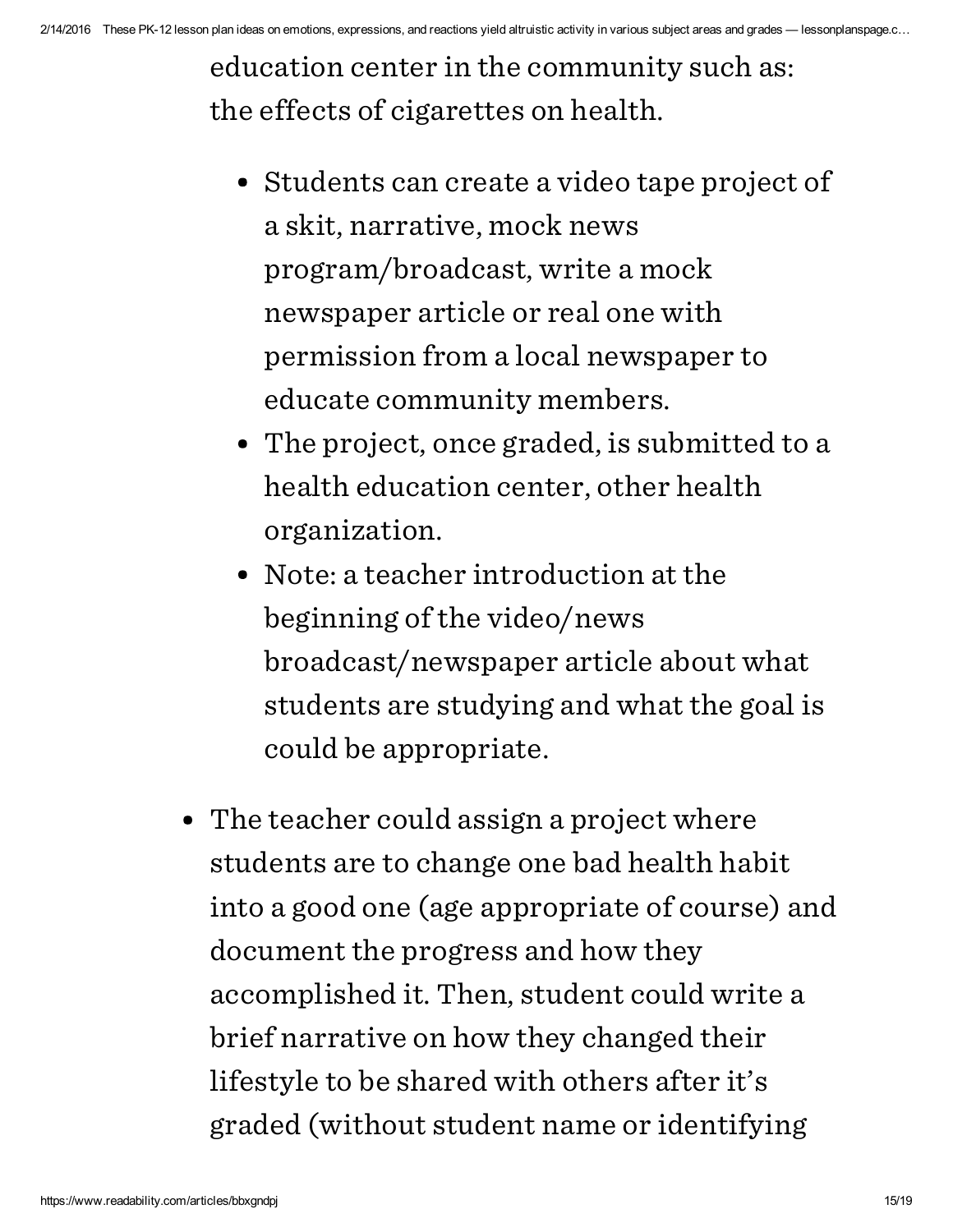## info).

- Each time a person passes a fitness test, that student could be rewarded with a healthy treat they like. They can choose it from healthy cafeteria choices for free or they could get a free lunch with school permission.
- Students are permitted to select one favorite sport, and to teach the class about how to play it when they are able to successfully change a negative behavior to a health habit discussed in their book
- Young children taught about "getting the colors of the rainbow on their plate" are encouraged to count the number of colors per meal during the week and write it down, add them up, and give their color total at the end of the week. If the number is good, they get a box of crayons with which they can draw a picture card greeting for someone. The cards are distributed at the end of the month to the people the child chooses. Those who do not receive crayons could write a story or poem about a food on their plate, where to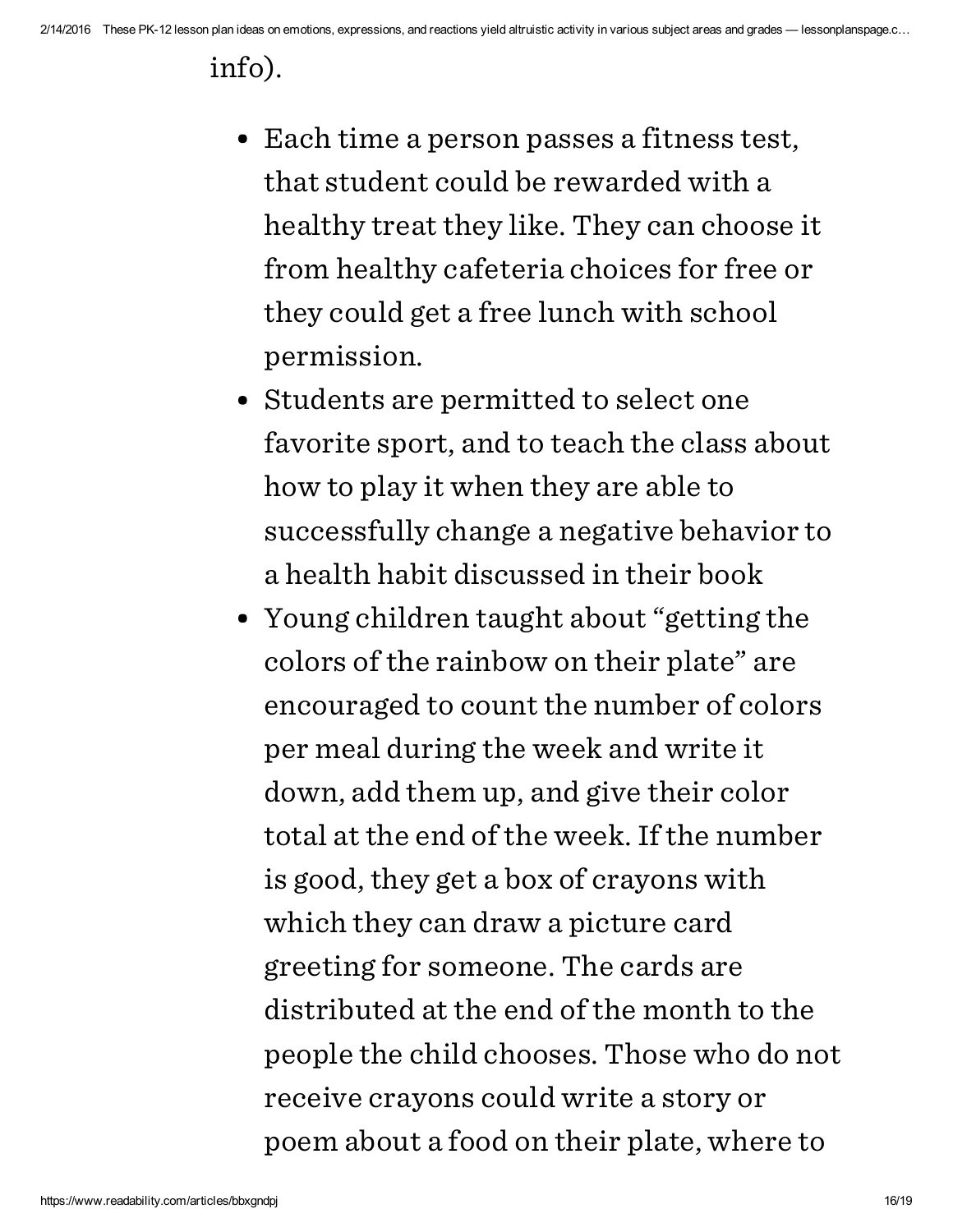get it, and why it's good for them. This way, all get to be creative, learn, and participate even if they didn't get crayons.

Lesson should be more advanced for MS/HS students with more advanced nutritional facts, information about making good choices and why good health is good for the body. They can start collecting nutritional information from packages and then do internet research. Then assign them to design a creative project (video/hall posters/letters/skits/3-D MyPyramid etc.) associated with nutrition that can help others make good food choices.

Computers and Internet related Positive Action Ideas:

## Activities:

- Use computers and the Internet to do research for any of the above ideas.
- Discuss ways to volunteer:
	- Ways to locate volunteer activities online
	- Ways to check to see if the charity is legitimate before donating or signing up to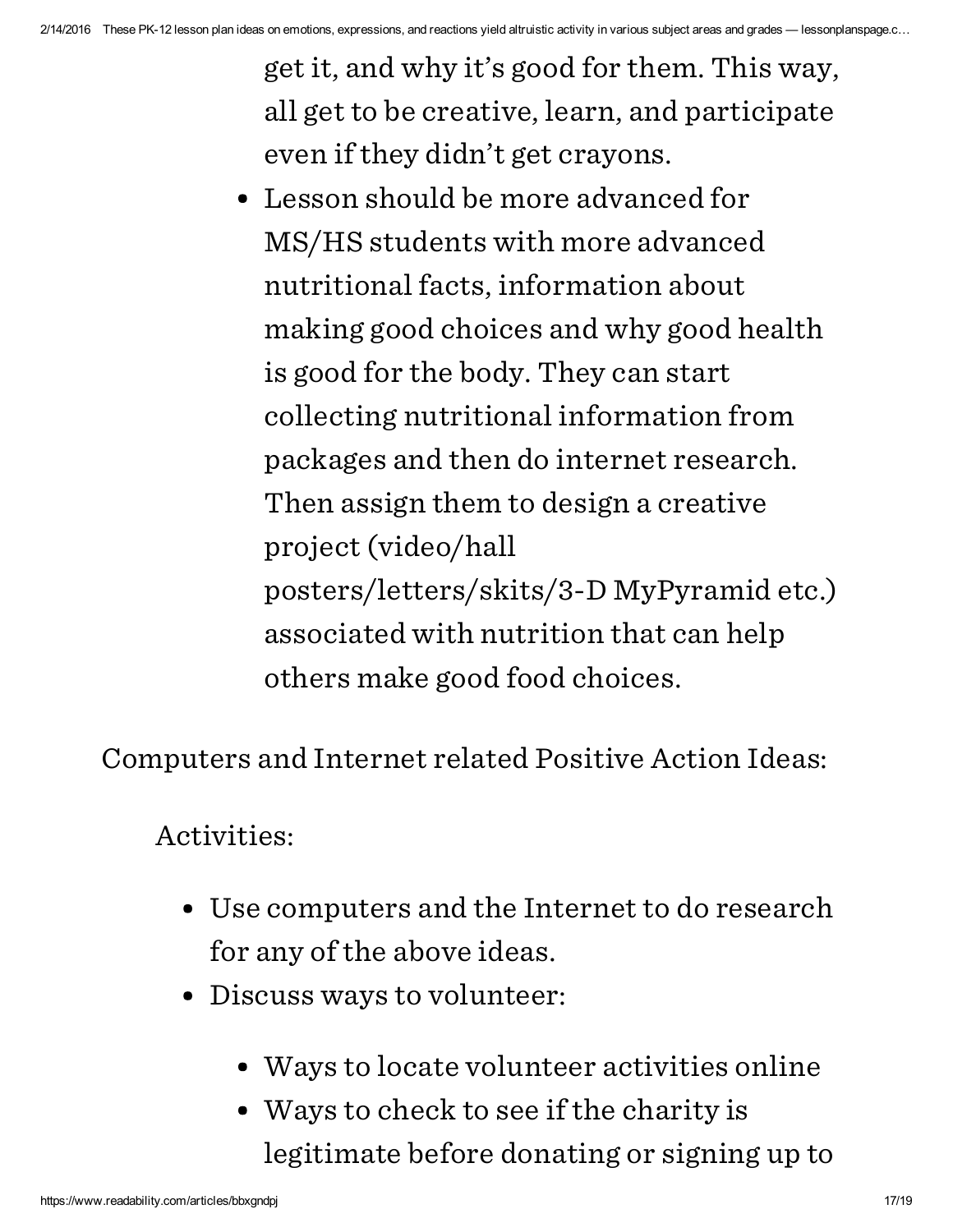## help

- Discuss strategies and ideas that allow students to do volunteer projects on computers or online to help others use computers, the Internet, etc. during class time with teacher supervision and school approval.
	- For instance; a student could volunteer (at a community library or elderly facility) to type up something for someone who doesn't know how to use a computer, find out something online and give someone the needed information, create resource lists on a computer and distribute them to people who need them, etc.
	- Have student propose volunteer idea by writing a proposal with the computer, have it teacher-school approved, go out into community and carry out project to help individuals-groups in need
	- Write report about the project experience, how it went and how it helped and submit it or give speaking or video report in class
	- Hold class discussion about how the computer/internet helped them and made